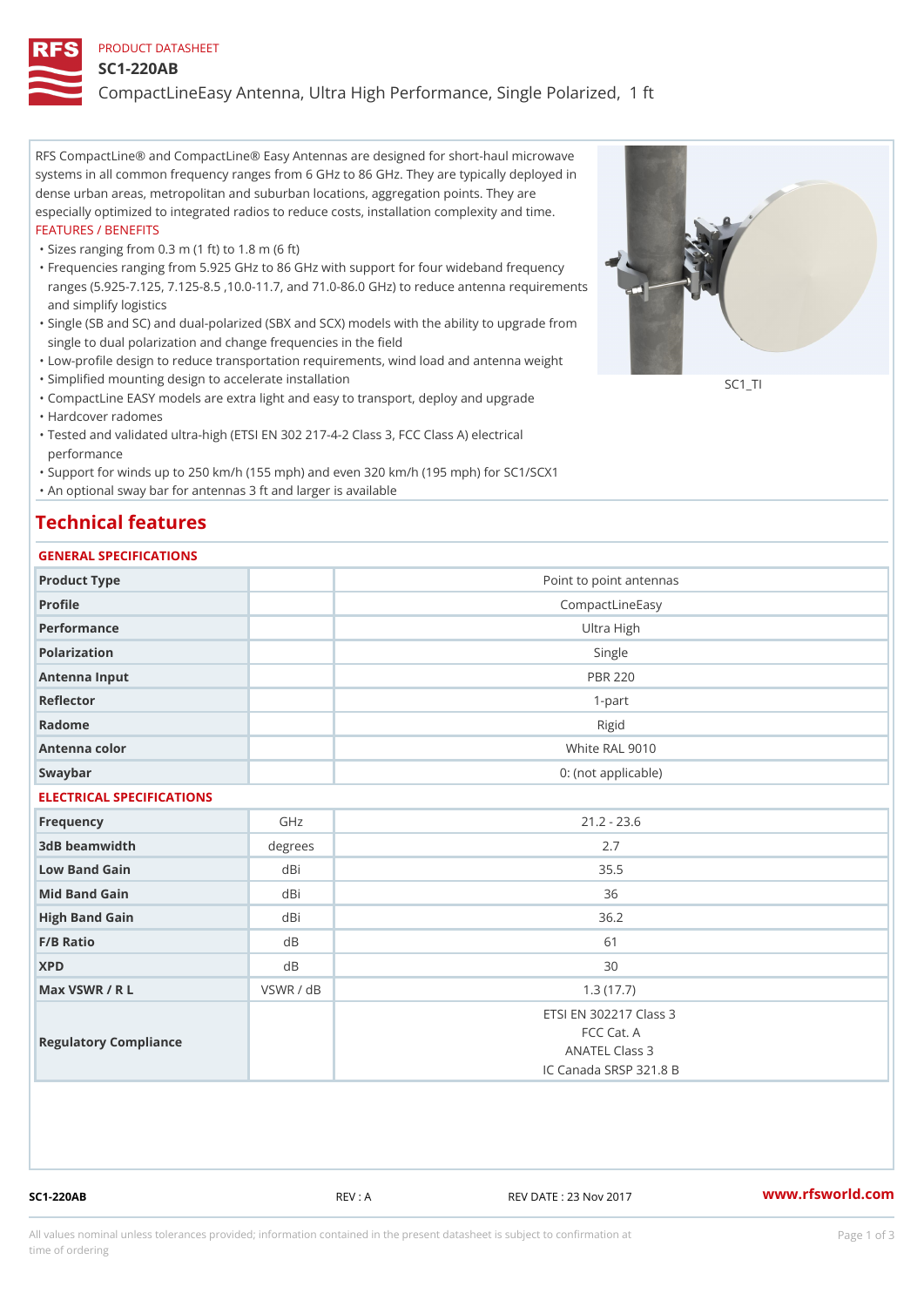## PRODUCT DATASHEET

### SC1-220AB

CompactLineEasy Antenna, Ultra High Performance, Single Polarized,

|                                                                       |                                    |                           |            |                             | www.rfsworld.co |
|-----------------------------------------------------------------------|------------------------------------|---------------------------|------------|-----------------------------|-----------------|
| External Document Links<br>SC1/SCX1 PACKING                           |                                    |                           |            |                             |                 |
| M Torque<br>$maximum$ @<br>survival wind<br>speed Nm (ft<br>$1b$ )    | N <sub>m</sub><br>$\pm t$ )<br>l b | 230 (170)                 |            | Forces 1ft SC               |                 |
| Fa Axial force<br>$max.$ @<br>survival $w \nvert N$ ( $ b$ )<br>speed |                                    | 715 (161)                 |            |                             |                 |
| Fs Side force<br>$max.$ @<br>survival wind (1b)<br>speed              |                                    | 354(80)                   |            |                             |                 |
| WINDLOAD                                                              |                                    |                           |            |                             |                 |
| Dimension_F                                                           | m m<br>(in)                        |                           | 40(1.6)    |                             |                 |
| $Dimension$ = E                                                       | m m<br>(i n)                       |                           | 46(1.8)    |                             |                 |
| $Dim_D -$<br>$114$ m m (4.5 _ ir ) $\sqrt{$ ii p $\sqrt{ }$           | m m                                | 283 (11.1)                |            | Outline_1ft_CompactLineEasy |                 |
| $Dim_D - D -$<br>89mm (3.5_in) Pi(pine)                               | m m                                | 270.5(10.65)              |            |                             |                 |
| $Dim_D - D -$<br>$51mm(2_in)Pip@in$                                   | m m                                |                           | 250(9.8)   |                             |                 |
| $Dimension_C$                                                         | m m<br>(in)                        |                           | 165(6.5)   |                             |                 |
| $Dimension_B$                                                         | m m<br>(in)                        |                           | 187(7.4)   |                             |                 |
| $Dimension_A$                                                         | m m<br>(in)                        |                           | 387 (15.2) |                             |                 |
| MOUNTOUTLINE                                                          |                                    |                           |            |                             |                 |
| optional Swaybar                                                      |                                    |                           |            | 0: (not applicable)         |                 |
| FURTHER ACCESSORIES                                                   |                                    |                           |            |                             |                 |
| Operational Windspeed                                                 |                                    | $km/h$ (mph)              |            | 252 (156)                   |                 |
| Survival Windspeed                                                    |                                    | $km/h$ (mph)              |            | 320 (198)                   |                 |
| maximum<br>Approximate Weight                                         |                                    | $mm$ (in)<br>kg (lb)      |            | 114(4.5)<br>5(11.02)        |                 |
| minimum<br>Mounting Pipe Diameter                                     |                                    | $mm$ (in)                 |            | 48 (1.9)                    |                 |
| Mounting Pipe Diameter                                                |                                    |                           |            |                             |                 |
| Polarization Adjustment                                               |                                    | degrees                   |            | ± 5                         |                 |
| Elevation Adjustment<br>Azimuth Adjustment                            |                                    | degrees<br>degrees        |            | ± 15<br>± 15                |                 |
|                                                                       |                                    | ft $(m)$                  |            |                             |                 |
| Diameter                                                              |                                    | MECHANICAL SPECIFICATIONS |            | 1(0.3)                      |                 |

All values nominal unless tolerances provided; information contained in the present datasheet is subject to Pcapgelio an atio time of ordering